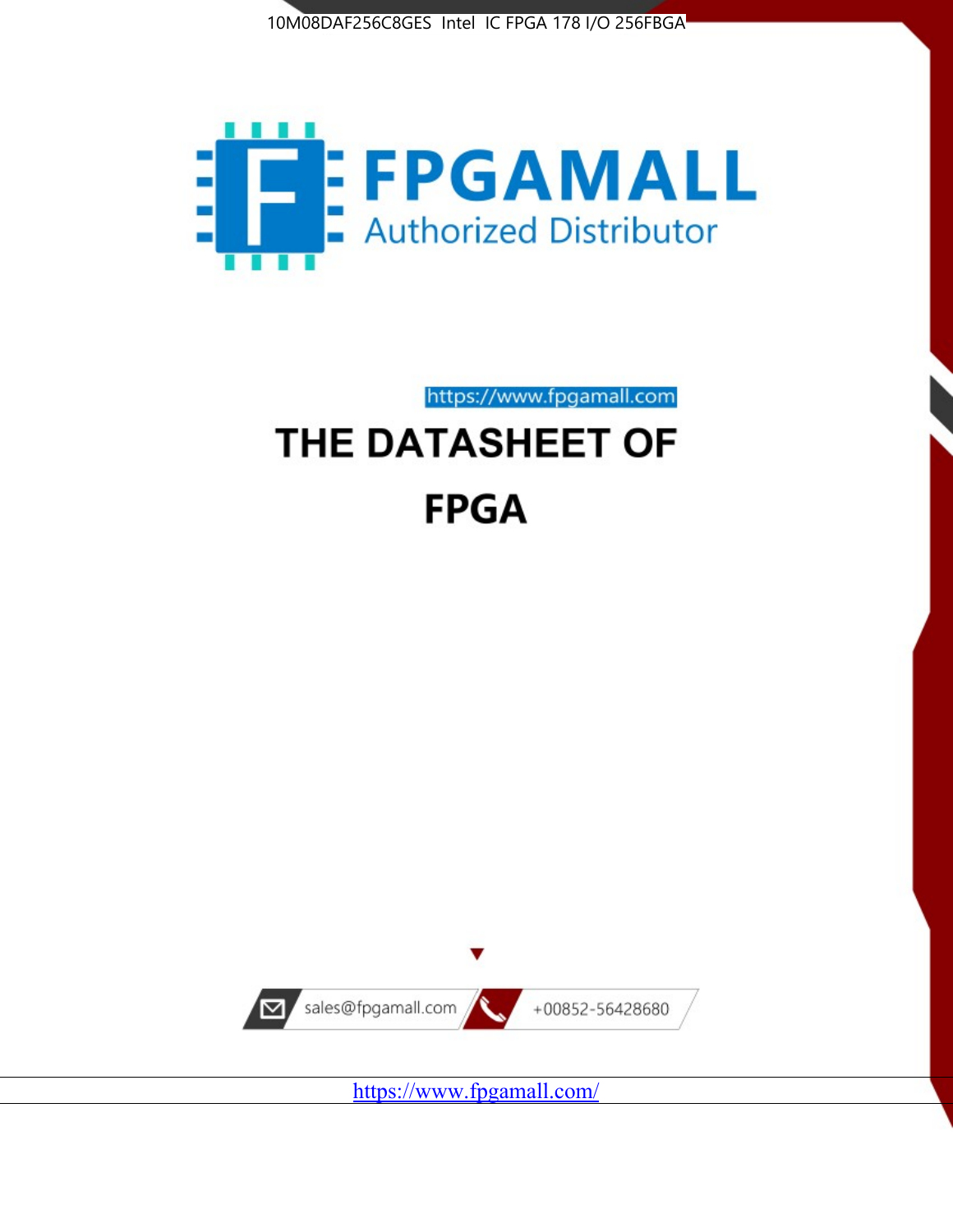10M08DAF256C8GES Intel IC FPGA 178 I/O 256FBGA



## **Intel® MAX® 10 FPGA Device Overview**



**M10-OVERVIEW | 2017.12.15** Latest document on the web: **[PDF](https://www.altera.com/en_US/pdfs/literature/hb/max-10/m10_overview.pdf)** | **[HTML](https://www.altera.com/documentation/myt1396938463674.html)**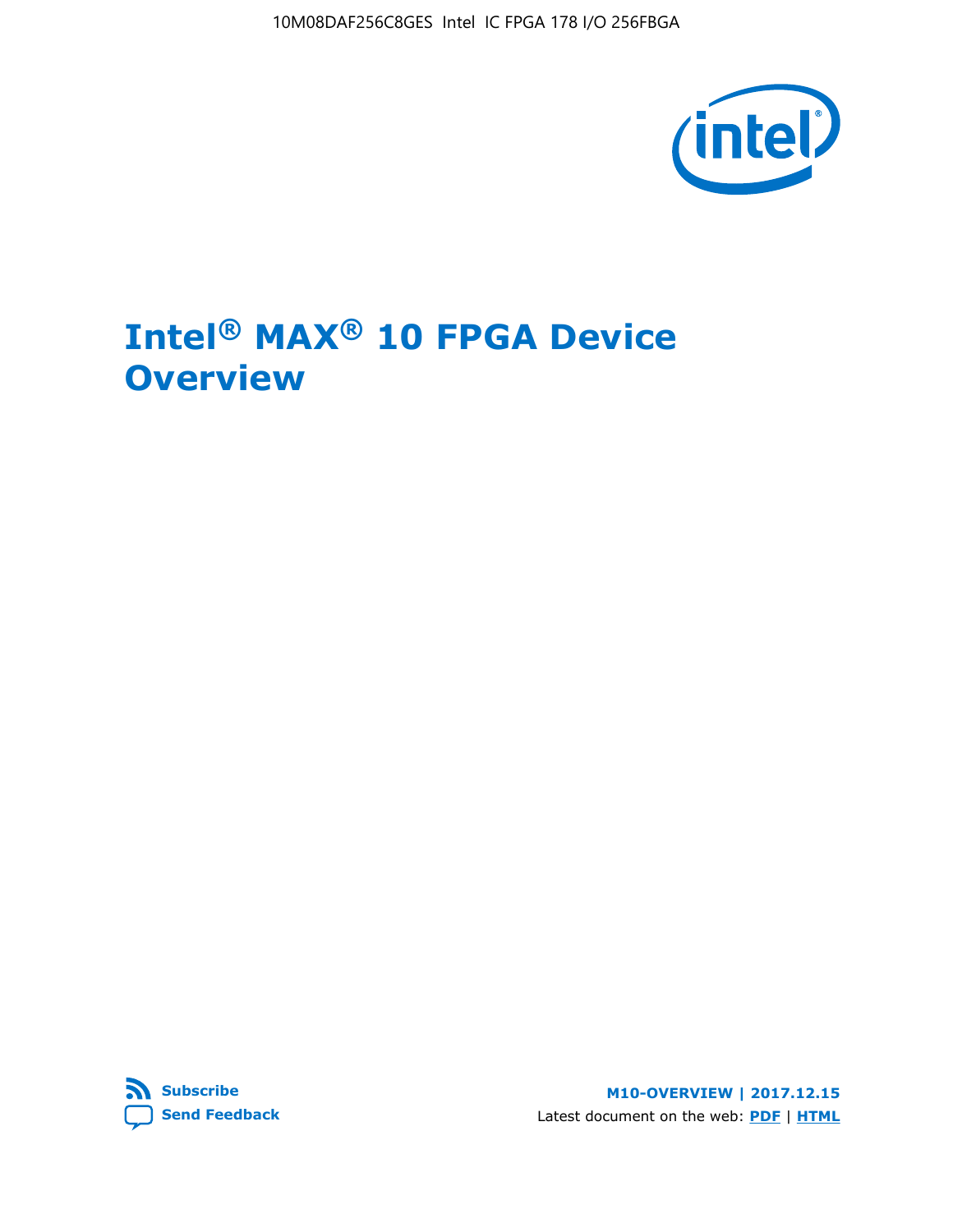

*Contents*

## **Contents**

| Intel® MAX® 10 FPGA Device Overview………………………………………………………………………………………3 |  |
|-----------------------------------------------------------------------|--|
|                                                                       |  |
|                                                                       |  |
|                                                                       |  |
|                                                                       |  |
|                                                                       |  |
|                                                                       |  |
|                                                                       |  |
|                                                                       |  |
|                                                                       |  |
|                                                                       |  |
|                                                                       |  |
|                                                                       |  |
|                                                                       |  |
|                                                                       |  |
|                                                                       |  |
|                                                                       |  |
|                                                                       |  |
|                                                                       |  |
|                                                                       |  |
| Document Revision History for Intel MAX 10 FPGA Device Overview 13    |  |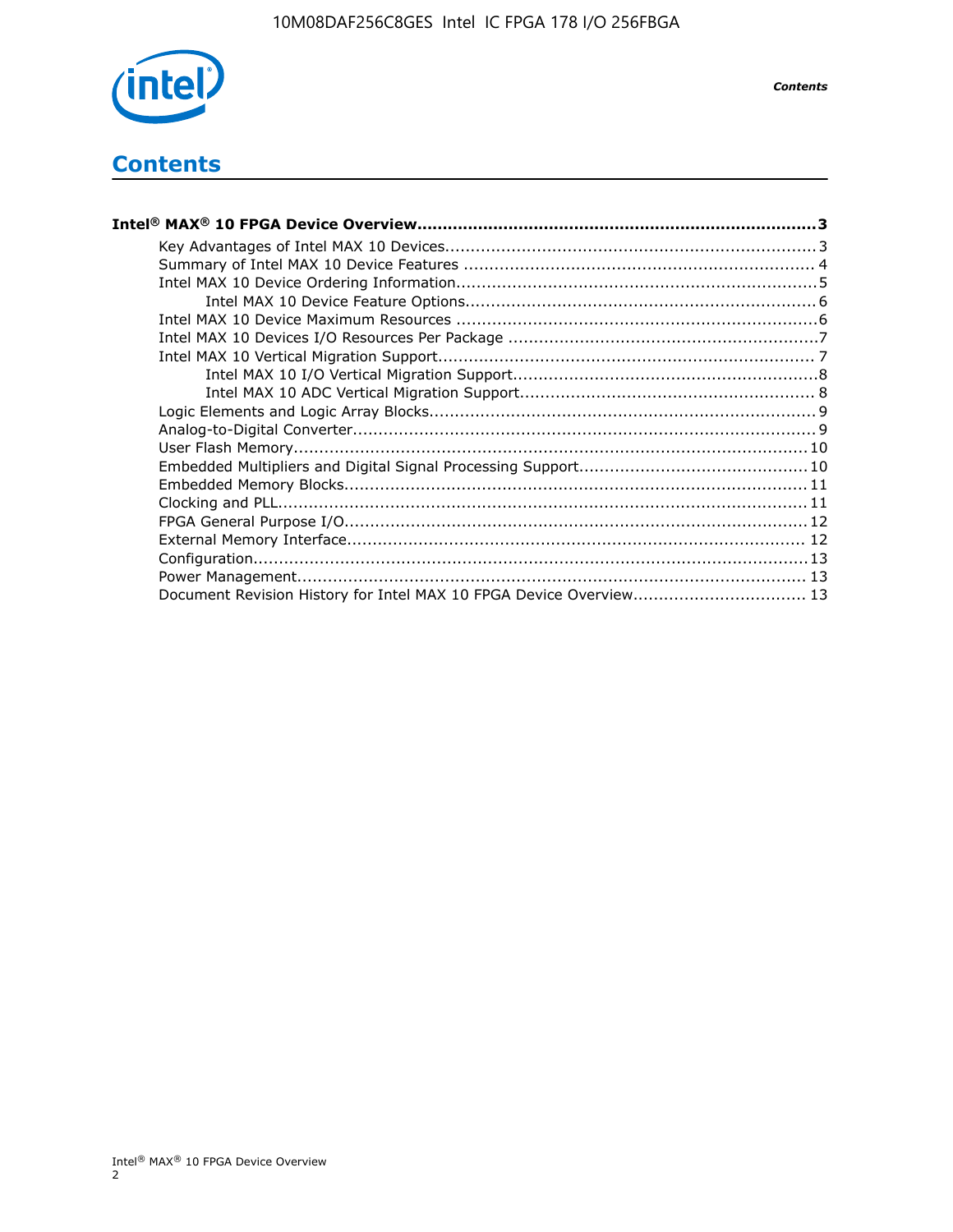

## **Intel® MAX® 10 FPGA Device Overview**

Intel® MAX® 10 devices are single-chip, non-volatile low-cost programmable logic devices (PLDs) to integrate the optimal set of system components.

The highlights of the Intel MAX 10 devices include:

- Internally stored dual configuration flash
- User flash memory
- Instant on support
- Integrated analog-to-digital converters (ADCs)
- Single-chip Nios II soft core processor support

Intel MAX 10 devices are the ideal solution for system management, I/O expansion, communication control planes, industrial, automotive, and consumer applications.

#### **Related Links**

[Intel MAX 10 FPGA Device Datasheet](https://www.altera.com/documentation/mcn1397700832153.html#mcn1397643748870)

## **Key Advantages of Intel MAX 10 Devices**

#### **Table 1. Key Advantages of Intel MAX 10 Devices**

| <b>Advantage</b>               | <b>Supporting Feature</b>                                                                                                                                                                                  |  |  |  |
|--------------------------------|------------------------------------------------------------------------------------------------------------------------------------------------------------------------------------------------------------|--|--|--|
| Simple and fast configuration  | Secure on-die flash memory enables device configuration in less than 10 ms                                                                                                                                 |  |  |  |
| Flexibility and integration    | Single device integrating PLD logic, RAM, flash memory, digital signal<br>processing (DSP), ADC, phase-locked loop (PLL), and I/Os<br>Small packages available from 3 mm $\times$ 3 mm                     |  |  |  |
| Low power                      | Sleep mode—significant standby power reduction and resumption in less than<br>$1 \text{ ms}$<br>Longer battery life—resumption from full power-off in less than 10 ms                                      |  |  |  |
| 20-year-estimated life cycle   | Built on TSMC's 55 nm embedded flash process technology                                                                                                                                                    |  |  |  |
| High productivity design tools | Intel Quartus <sup>®</sup> Prime Lite edition (no cost license)<br>Platform Designer (Standard) system integration tool<br>DSP Builder for Intel FPGAs<br>Nios <sup>®</sup> II Embedded Design Suite (EDS) |  |  |  |

Intel Corporation. All rights reserved. Intel, the Intel logo, Altera, Arria, Cyclone, Enpirion, MAX, Nios, Quartus and Stratix words and logos are trademarks of Intel Corporation or its subsidiaries in the U.S. and/or other countries. Intel warrants performance of its FPGA and semiconductor products to current specifications in accordance with Intel's standard warranty, but reserves the right to make changes to any products and services at any time without notice. Intel assumes no responsibility or liability arising out of the application or use of any information, product, or service described herein except as expressly agreed to in writing by Intel. Intel customers are advised to obtain the latest version of device specifications before relying on any published information and before placing orders for products or services. \*Other names and brands may be claimed as the property of others.

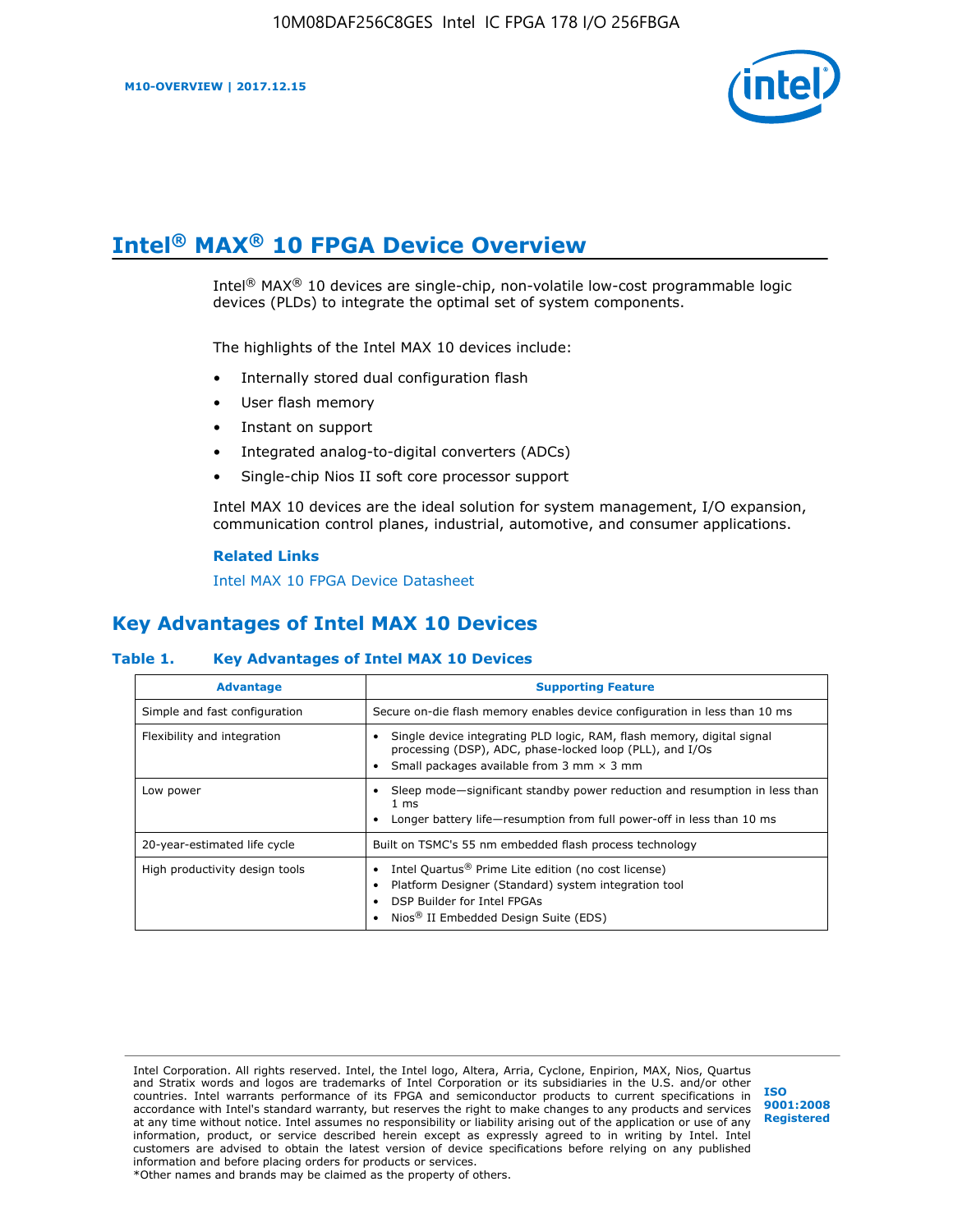

## **Summary of Intel MAX 10 Device Features**

#### **Table 2. Summary of Features for Intel MAX 10 Devices**

| <b>Feature</b>                       | <b>Description</b>                                                                                                                                                                                                                                                                                         |
|--------------------------------------|------------------------------------------------------------------------------------------------------------------------------------------------------------------------------------------------------------------------------------------------------------------------------------------------------------|
| Technology                           | 55 nm TSMC Embedded Flash (Flash + SRAM) process technology                                                                                                                                                                                                                                                |
| Packaging                            | Low cost, small form factor packages-support multiple packaging<br>technologies and pin pitches<br>Multiple device densities with compatible package footprints for seamless<br>migration between different device densities<br>RoHS6-compliant                                                            |
| Core architecture                    | 4-input look-up table (LUT) and single register logic element (LE)<br>$\bullet$<br>LEs arranged in logic array block (LAB)<br>$\bullet$<br>Embedded RAM and user flash memory<br>$\bullet$<br>Clocks and PLLs<br>$\bullet$<br>Embedded multiplier blocks<br>$\bullet$<br>General purpose I/Os<br>$\bullet$ |
| Internal memory blocks               | M9K-9 kilobits (Kb) memory blocks<br>$\bullet$<br>Cascadable blocks to create RAM, dual port, and FIFO functions<br>$\bullet$                                                                                                                                                                              |
| User flash memory (UFM)              | User accessible non-volatile storage<br>$\bullet$<br>High speed operating frequency<br>$\bullet$<br>Large memory size<br>High data retention<br>$\bullet$<br>Multiple interface option                                                                                                                     |
| Embedded multiplier blocks           | One $18 \times 18$ or two 9 $\times$ 9 multiplier modes<br>$\bullet$<br>Cascadable blocks enabling creation of filters, arithmetic functions, and image<br>processing pipelines                                                                                                                            |
| <b>ADC</b>                           | 12-bit successive approximation register (SAR) type<br>$\bullet$<br>Up to 17 analog inputs<br>$\bullet$<br>Cumulative speed up to 1 million samples per second (MSPS)<br>Integrated temperature sensing capability<br>$\bullet$                                                                            |
| Clock networks                       | Global clocks support<br>$\bullet$<br>High speed frequency in clock network                                                                                                                                                                                                                                |
| Internal oscillator                  | Built-in internal ring oscillator                                                                                                                                                                                                                                                                          |
| PLLs                                 | • Analog-based<br>Low jitter<br>$\bullet$<br>High precision clock synthesis<br>$\bullet$<br>Clock delay compensation<br>$\bullet$<br>Zero delay buffering<br>$\bullet$<br>Multiple output taps<br>$\bullet$                                                                                                |
| General-purpose I/Os (GPIOs)         | • Multiple I/O standards support<br>On-chip termination (OCT)<br>$\bullet$<br>Up to 830 megabits per second (Mbps) LVDS receiver, 800 Mbps LVDS<br>transmitter                                                                                                                                             |
| External memory interface (EMIF) (1) | Supports up to 600 Mbps external memory interfaces:<br>continued                                                                                                                                                                                                                                           |

<sup>(1)</sup> EMIF is only supported in selected Intel MAX 10 device density and package combinations. Refer to the *External Memory Interface User Guide* for more information.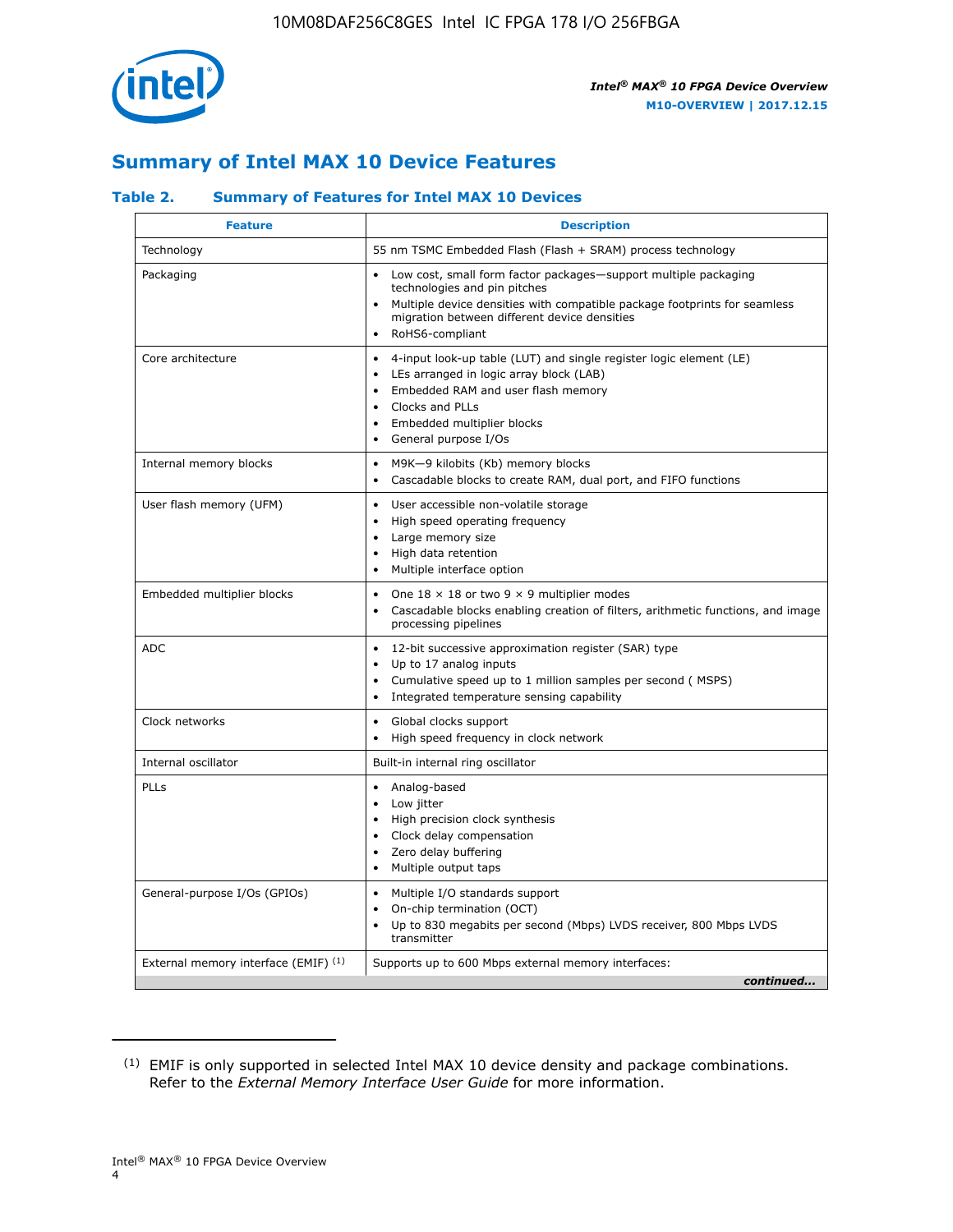

| <b>Feature</b>                | <b>Description</b>                                                                                                                                                                                                                                                                                                                                                                                                                               |  |  |  |
|-------------------------------|--------------------------------------------------------------------------------------------------------------------------------------------------------------------------------------------------------------------------------------------------------------------------------------------------------------------------------------------------------------------------------------------------------------------------------------------------|--|--|--|
|                               | DDR3, DDR3L, DDR2, LPDDR2 (on 10M16, 10M25, 10M40, and 10M50.)<br>SRAM (Hardware support only)<br><i>Note:</i> For 600 Mbps performance, -6 device speed grade is required.<br>Performance varies according to device grade (commercial, industrial, or<br>automotive) and device speed grade $(-6 \text{ or } -7)$ . Refer to the <i>Intel MAX</i><br>10 FPGA Device Datasheet or External Memory Interface Spec Estimator<br>for more details. |  |  |  |
| Configuration                 | Internal configuration<br>JTAG<br>٠<br>Advanced Encryption Standard (AES) 128-bit encryption and compression<br>options<br>Flash memory data retention of 20 years at 85 $^{\circ}$ C                                                                                                                                                                                                                                                            |  |  |  |
| Flexible power supply schemes | Single- and dual-supply device options<br>Dynamically controlled input buffer power down<br>Sleep mode for dynamic power reduction                                                                                                                                                                                                                                                                                                               |  |  |  |

## **Intel MAX 10 Device Ordering Information**

#### **Figure 1. Sample Ordering Code and Available Options for Intel MAX 10 Devices**



*Note:* The –I6 and –A6 speed grades of the Intel MAX 10 FPGA devices are not available by default in the Intel Quartus Prime software. Contact your local Intel sales representatives for support.

#### **Related Links**

#### [Intel FPGA Product Selector](http://www.altera.com/products/selector/psg-selector.html)

Provides the latest information about Intel FPGAs.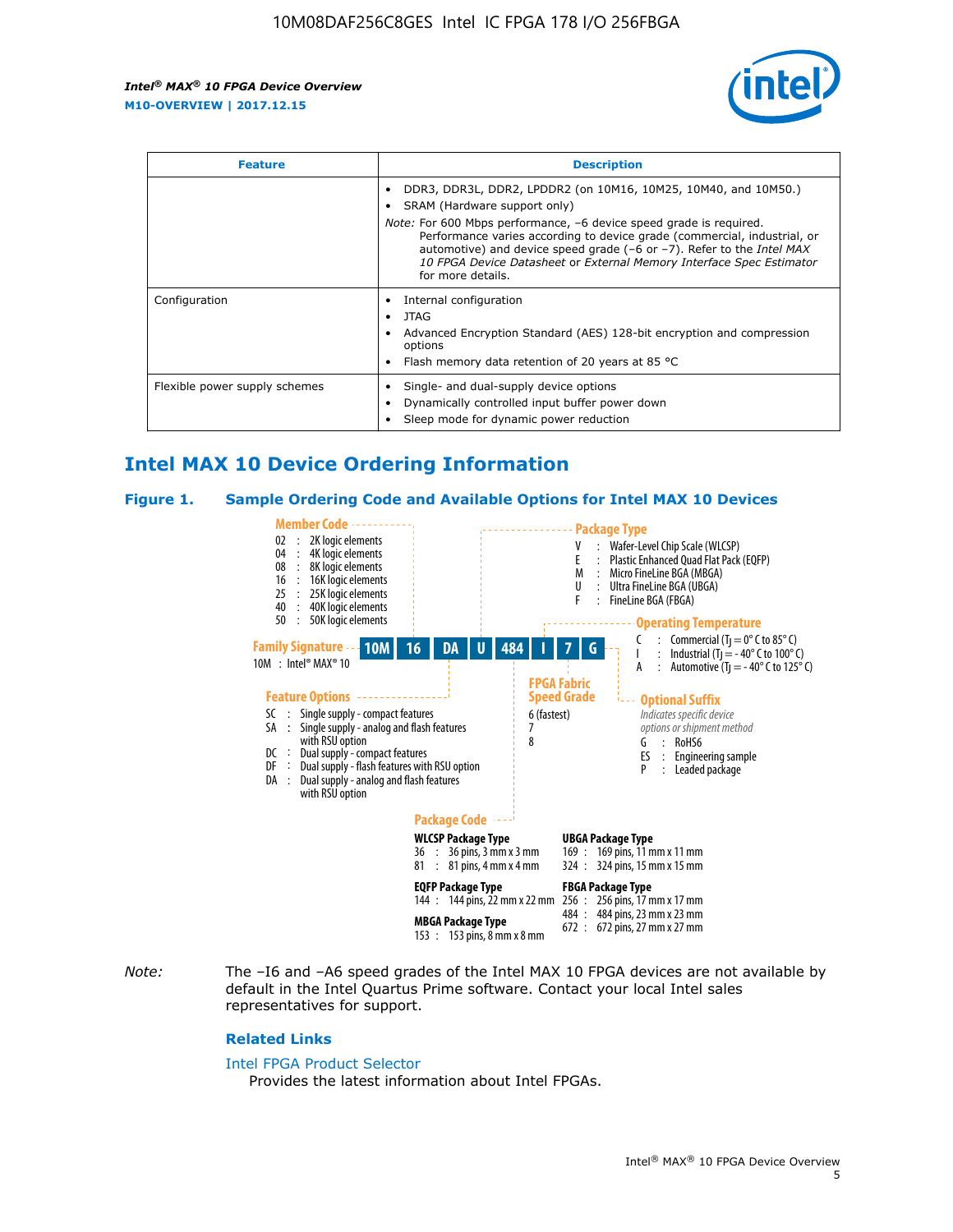

## **Intel MAX 10 Device Feature Options**

#### **Table 3. Feature Options for Intel MAX 10 Devices**

| <b>Option</b> | <b>Feature</b>                                                                                                                                                                          |
|---------------|-----------------------------------------------------------------------------------------------------------------------------------------------------------------------------------------|
| Compact       | Devices with core architecture featuring single configuration image with self-configuration capability                                                                                  |
| Flash         | Devices with core architecture featuring:<br>Dual configuration image with self-configuration capability<br>Remote system upgrade capability<br>Memory initialization                   |
| Analog        | Devices with core architecture featuring:<br>Dual configuration image with self-configuration capability<br>Remote system upgrade capability<br>Memory initialization<br>Integrated ADC |

## **Intel MAX 10 Device Maximum Resources**

#### **Table 4. Maximum Resource Counts for Intel MAX 10 Devices**

| <b>Resource</b>                     |                            | <b>Device</b> |              |              |              |                |              |                |
|-------------------------------------|----------------------------|---------------|--------------|--------------|--------------|----------------|--------------|----------------|
|                                     |                            | <b>10M02</b>  | <b>10M04</b> | <b>10M08</b> | <b>10M16</b> | <b>10M25</b>   | <b>10M40</b> | <b>10M50</b>   |
|                                     | Logic Elements (LE) (K)    | 2             | 4            | 8            | 16           | 25             | 40           | 50             |
| M9K Memory (Kb)                     |                            | 108           | 189          | 378          | 549          | 675            | 1,260        | 1,638          |
|                                     | User Flash Memory (Kb) (2) | 96            | 1,248        | 1,376        | 2,368        | 3,200          | 5,888        | 5,888          |
| $18 \times 18$ Multiplier           |                            | 16            | 20           | 24           | 45           | 55             | 125          | 144            |
| <b>PLL</b>                          |                            | 2             | 2            | 2            | 4            | $\overline{4}$ | 4            | $\overline{4}$ |
| GPIO                                |                            | 246           | 246          | 250          | 320          | 360            | 500          | 500            |
| <b>LVDS</b>                         | Dedicated<br>Transmitter   | 15            | 15           | 15           | 22           | 24             | 30           | 30             |
|                                     | Emulated<br>Transmitter    | 114           | 114          | 116          | 151          | 171            | 241          | 241            |
|                                     | Dedicated Receiver         | 114           | 114          | 116          | 151          | 171            | 241          | 241            |
| <b>Internal Configuration Image</b> |                            | $\mathbf{1}$  | 2            | 2            | 2            | $\overline{2}$ | 2            | $\overline{2}$ |
| <b>ADC</b>                          |                            |               | 1            | 1            | $\mathbf{1}$ | $\overline{2}$ | 2            | 2              |

<sup>(2)</sup> The maximum possible value including user flash memory and configuration flash memory. For more information, refer to [Intel MAX 10 User Flash Memory User Guide](https://www.altera.com/documentation/vgo1395753117436.html#vgo1395811844282).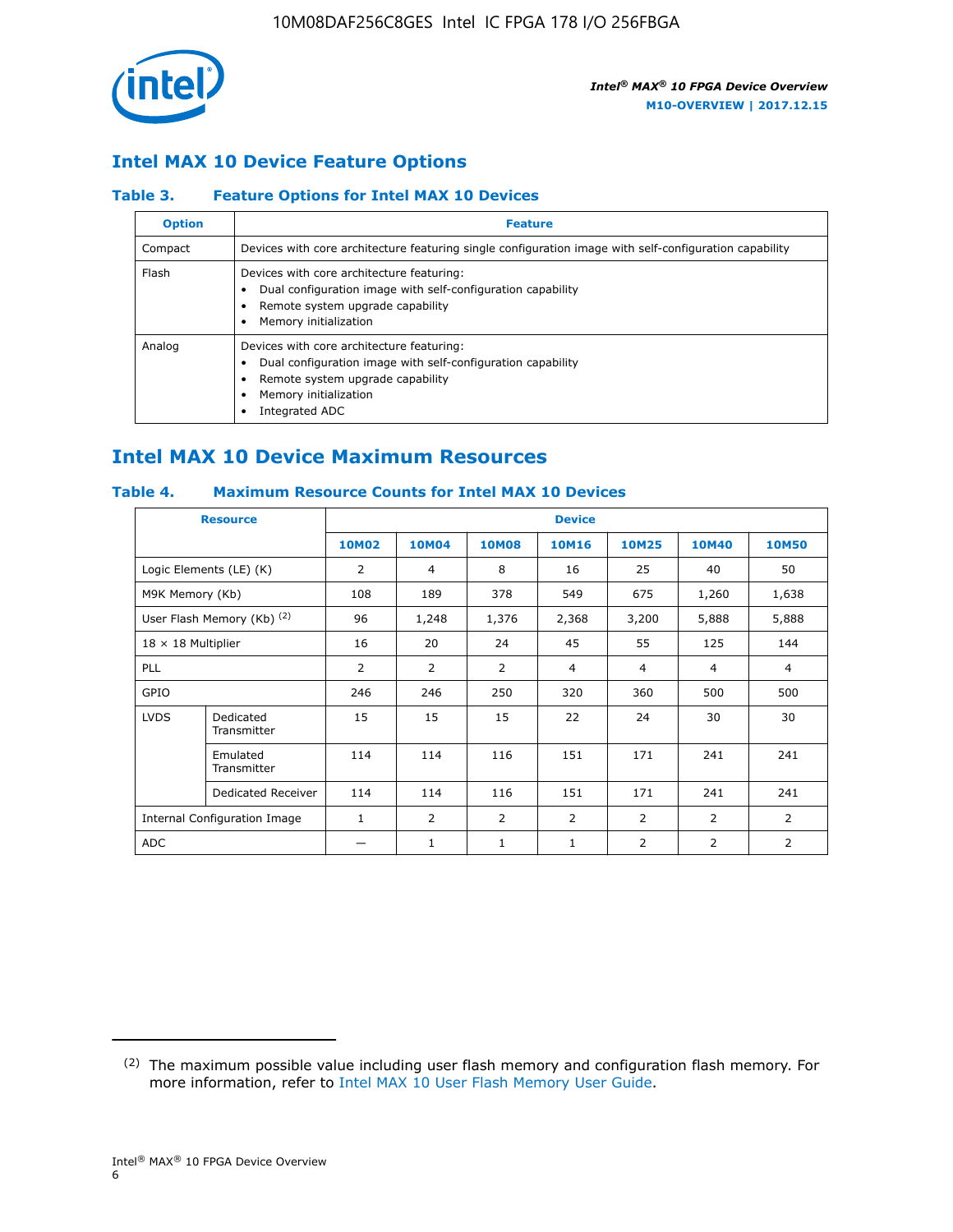

## **Intel MAX 10 Devices I/O Resources Per Package**

#### **Table 5. Package Plan for Intel MAX 10 Single Power Supply Devices**

| <b>Device</b> | <b>Package</b>    |                                    |                      |                             |                                      |  |  |  |
|---------------|-------------------|------------------------------------|----------------------|-----------------------------|--------------------------------------|--|--|--|
|               | <b>Type</b>       | M153<br>153-pin MBGA               | U169<br>169-pin UBGA | <b>U324</b><br>324-pin UBGA | E144<br>144-pin EQFP                 |  |  |  |
|               | <b>Size</b>       | $8 \text{ mm} \times 8 \text{ mm}$ | 11 mm $\times$ 11 mm | $15$ mm $\times$ 15 mm      | $22 \text{ mm} \times 22 \text{ mm}$ |  |  |  |
|               | <b>Ball Pitch</b> | $0.5$ mm                           | $0.8$ mm             | $0.8$ mm                    | $0.5$ mm                             |  |  |  |
| 10M02         |                   | 112                                | 130                  | 246                         | 101                                  |  |  |  |
| 10M04         |                   | 112                                | 130                  | 246                         | 101                                  |  |  |  |
| 10M08         |                   | 112                                | 130                  | 246                         | 101                                  |  |  |  |
| 10M16         |                   |                                    | 130                  | 246                         | 101                                  |  |  |  |
| 10M25         |                   |                                    |                      |                             | 101                                  |  |  |  |
| 10M40         |                   |                                    |                      |                             | 101                                  |  |  |  |
| 10M50         |                   |                                    |                      |                             | 101                                  |  |  |  |

#### **Table 6. Package Plan for Intel MAX 10 Dual Power Supply Devices**

| <b>Device</b> |                   | <b>Package</b> |                                                |                                                                    |                         |                             |                             |  |  |
|---------------|-------------------|----------------|------------------------------------------------|--------------------------------------------------------------------|-------------------------|-----------------------------|-----------------------------|--|--|
|               | <b>Type</b>       | <b>V36</b>     | <b>V81</b>                                     | <b>U324</b><br>36-pin WLCSP 81-pin WLCSP 324-pin UBGA 256-pin FBGA | <b>F256</b>             | <b>F484</b><br>484-pin FBGA | <b>F672</b><br>672-pin FBGA |  |  |
|               | <b>Size</b>       |                | $3$ mm $\times$ 3 mm $ 4$ mm $\times$ 4 mm $ $ | $15$ mm $\times$ 15<br>mm                                          | 17 mm $\times$ 17<br>mm | $23$ mm $\times$ 23<br>mm   | $27$ mm $\times$ 27<br>mm   |  |  |
|               | <b>Ball Pitch</b> | $0.4$ mm       | $0.4$ mm                                       | $0.8$ mm                                                           | 1.0 <sub>mm</sub>       | 1.0 <sub>mm</sub>           | 1.0 <sub>mm</sub>           |  |  |
| 10M02         |                   | 27             |                                                | 160                                                                |                         |                             |                             |  |  |
| 10M04         |                   |                |                                                | 246                                                                | 178                     |                             |                             |  |  |
| 10M08         |                   |                | 56                                             | 246                                                                | 178                     | 250                         |                             |  |  |
| 10M16         |                   |                |                                                | 246                                                                | 178                     | 320                         |                             |  |  |
| 10M25         |                   |                |                                                |                                                                    | 178                     | 360                         |                             |  |  |
| 10M40         |                   |                |                                                |                                                                    | 178                     | 360                         | 500                         |  |  |
| 10M50         |                   |                |                                                |                                                                    | 178                     | 360                         | 500                         |  |  |

#### **Related Links**

- [Intel MAX 10 General Purpose I/O User Guide](https://www.altera.com/documentation/sam1393999966669.html#sam1394000084476)
- [Intel MAX 10 High-Speed LVDS I/O User Guide](https://www.altera.com/documentation/sam1394433606063.html#sam1394433911642)

## **Intel MAX 10 Vertical Migration Support**

Vertical migration supports the migration of your design to other Intel MAX 10 devices of different densities in the same package with similar I/O and ADC resources.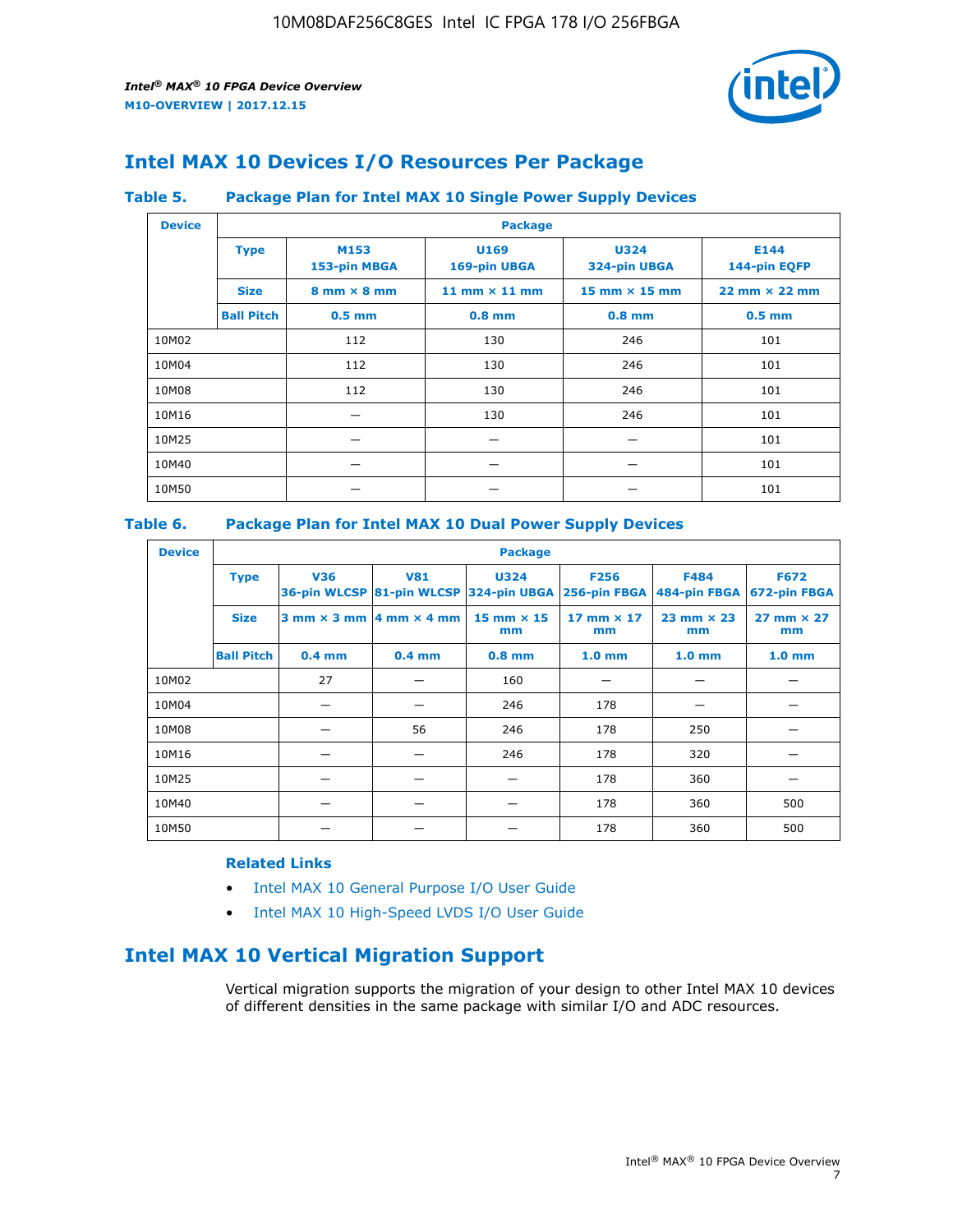

## **Intel MAX 10 I/O Vertical Migration Support**

#### **Figure 2. Migration Capability Across Intel MAX 10 Devices**

- The arrows indicate the migration paths. The devices included in each vertical migration path are shaded. Non-migratable devices are omitted. Some packages have several migration paths. Devices with lesser I/O resources in the same path have lighter shades.
- To achieve the full I/O migration across product lines in the same migration path, restrict I/Os usage to match the product line with the lowest I/O count.

|               | Package                          |            |      |      |             |      |                                    |      |      |  |
|---------------|----------------------------------|------------|------|------|-------------|------|------------------------------------|------|------|--|
| <b>Device</b> | <b>V36</b>                       | <b>V81</b> | M153 | U169 | <b>U324</b> | F256 | E144                               | F484 | F672 |  |
| 10M02         |                                  |            |      |      | 7           |      |                                    |      |      |  |
| 10M04         |                                  |            |      |      |             |      |                                    |      |      |  |
| 10M08         |                                  |            |      |      |             |      |                                    |      |      |  |
| 10M16         |                                  |            |      |      |             |      |                                    |      |      |  |
| 10M25         |                                  |            |      |      |             |      |                                    |      |      |  |
| 10M40         |                                  |            |      |      |             |      |                                    |      |      |  |
| 10M50         |                                  |            |      |      |             |      |                                    |      |      |  |
|               | <b>Dual Power Supply Devices</b> |            |      |      |             |      | <b>Single Power Supply Devices</b> |      |      |  |

*Note:* To verify the pin migration compatibility, use the Pin Migration View window in the Intel Quartus Prime software Pin Planner.

#### **Intel MAX 10 ADC Vertical Migration Support**

#### **Figure 3. ADC Vertical Migration Across Intel MAX 10 Devices**

The arrows indicate the ADC migration paths. The devices included in each vertical migration path are shaded.

|                                                                                                                                                                                                                  | Package          |      |      |                  |      |      |      |  |  |
|------------------------------------------------------------------------------------------------------------------------------------------------------------------------------------------------------------------|------------------|------|------|------------------|------|------|------|--|--|
| <b>Device</b>                                                                                                                                                                                                    | M <sub>153</sub> | U169 | U324 | F <sub>256</sub> | E144 | F484 | F672 |  |  |
| 10M04                                                                                                                                                                                                            |                  |      |      |                  |      |      |      |  |  |
| 10M08                                                                                                                                                                                                            |                  |      |      |                  |      |      |      |  |  |
| 10M16                                                                                                                                                                                                            |                  |      |      |                  |      |      |      |  |  |
| 10M25                                                                                                                                                                                                            |                  |      |      |                  |      |      |      |  |  |
| 10M40                                                                                                                                                                                                            |                  |      |      |                  |      |      |      |  |  |
| 10M50                                                                                                                                                                                                            |                  |      |      |                  |      |      |      |  |  |
| Dual ADC Device: Each ADC (ADC1 and ADC2) supports 1 dedicated analog input pin and 8 dual function pins.<br>Single ADC Device: Single ADC that supports 1 dedicated analog input pin and 16 dual function pins. |                  |      |      |                  |      |      |      |  |  |

**Single ADC Device:** Single ADC that supports 1 dedicated analog input pin and 8 dual function pins.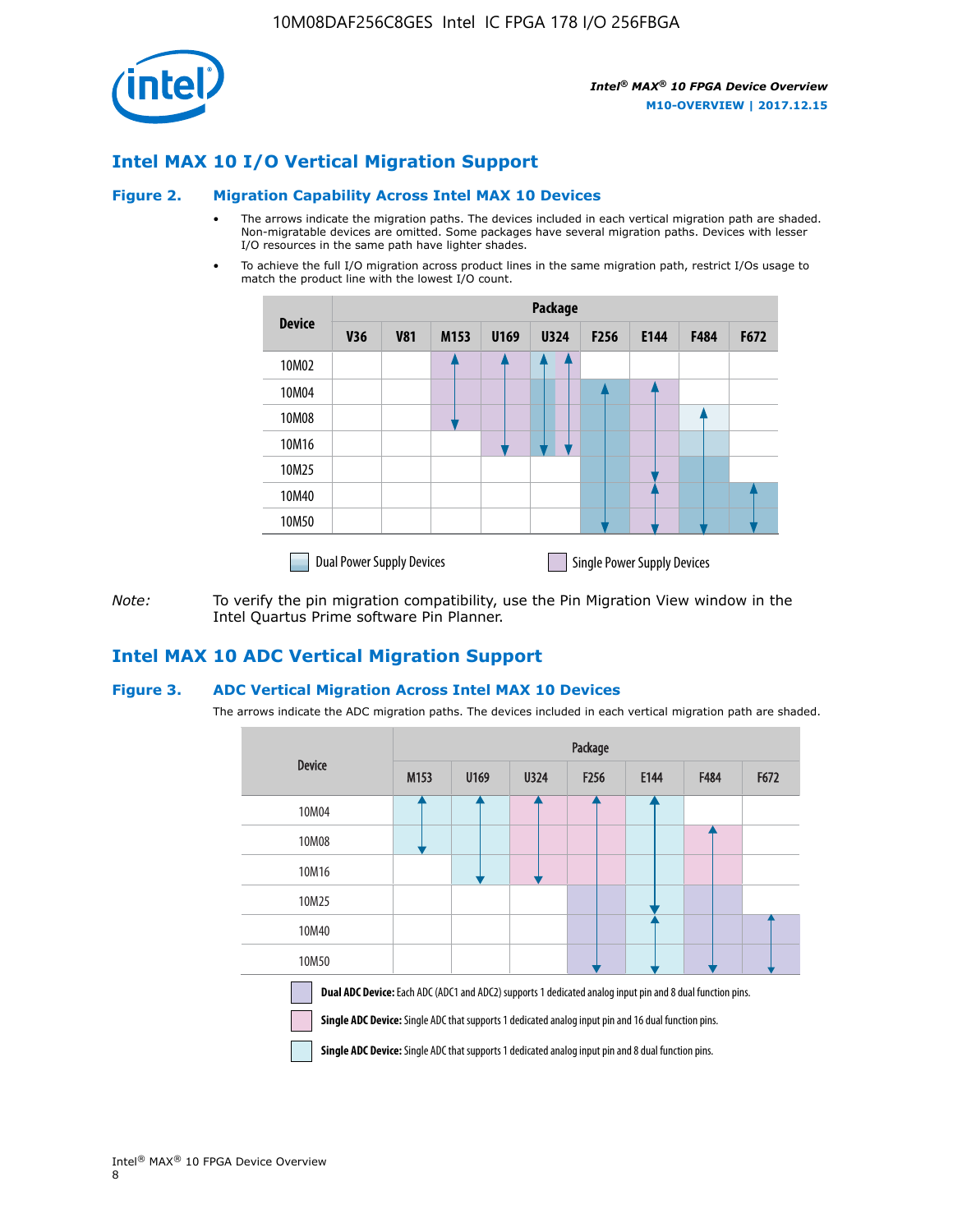

#### **Table 7. Pin Migration Conditions for ADC Migration**

| <b>Source</b>     | <b>Target</b>     | <b>Migratable Pins</b>                                                                                            |
|-------------------|-------------------|-------------------------------------------------------------------------------------------------------------------|
| Single ADC device | Single ADC device | You can migrate all ADC input pins                                                                                |
| Dual ADC device   | Dual ADC device   |                                                                                                                   |
| Single ADC device | Dual ADC device   | One dedicated analog input pin.                                                                                   |
| Dual ADC device   | Single ADC device | Eight dual function pins from the ADC1 block of the<br>٠<br>source device to the ADC1 block of the target device. |

## **Logic Elements and Logic Array Blocks**

The LAB consists of 16 logic elements (LE) and a LAB-wide control block. An LE is the smallest unit of logic in the Intel MAX 10 device architecture. Each LE has four inputs, a four-input look-up table (LUT), a register, and output logic. The four-input LUT is a function generator that can implement any function with four variables.

#### **Figure 4. Intel MAX 10 Device Family LEs**



#### **Analog-to-Digital Converter**

Intel MAX 10 devices feature up to two ADCs. You can use the ADCs to monitor many different signals, including on-chip temperature.

#### **Table 8. ADC Features**

| <b>Feature</b>             | <b>Description</b>                                                                                                                                                                                  |
|----------------------------|-----------------------------------------------------------------------------------------------------------------------------------------------------------------------------------------------------|
| 12-bit resolution          | Translates analog signal to digital data for information processing, computing,<br>data transmission, and control systems<br>Provides a 12-bit digital representation of the observed analog signal |
| Up to 1 MSPS sampling rate | Monitors single-ended external inputs with a cumulative sampling rate of 25<br>kilosamples per second to 1 MSPS in normal mode                                                                      |
|                            |                                                                                                                                                                                                     |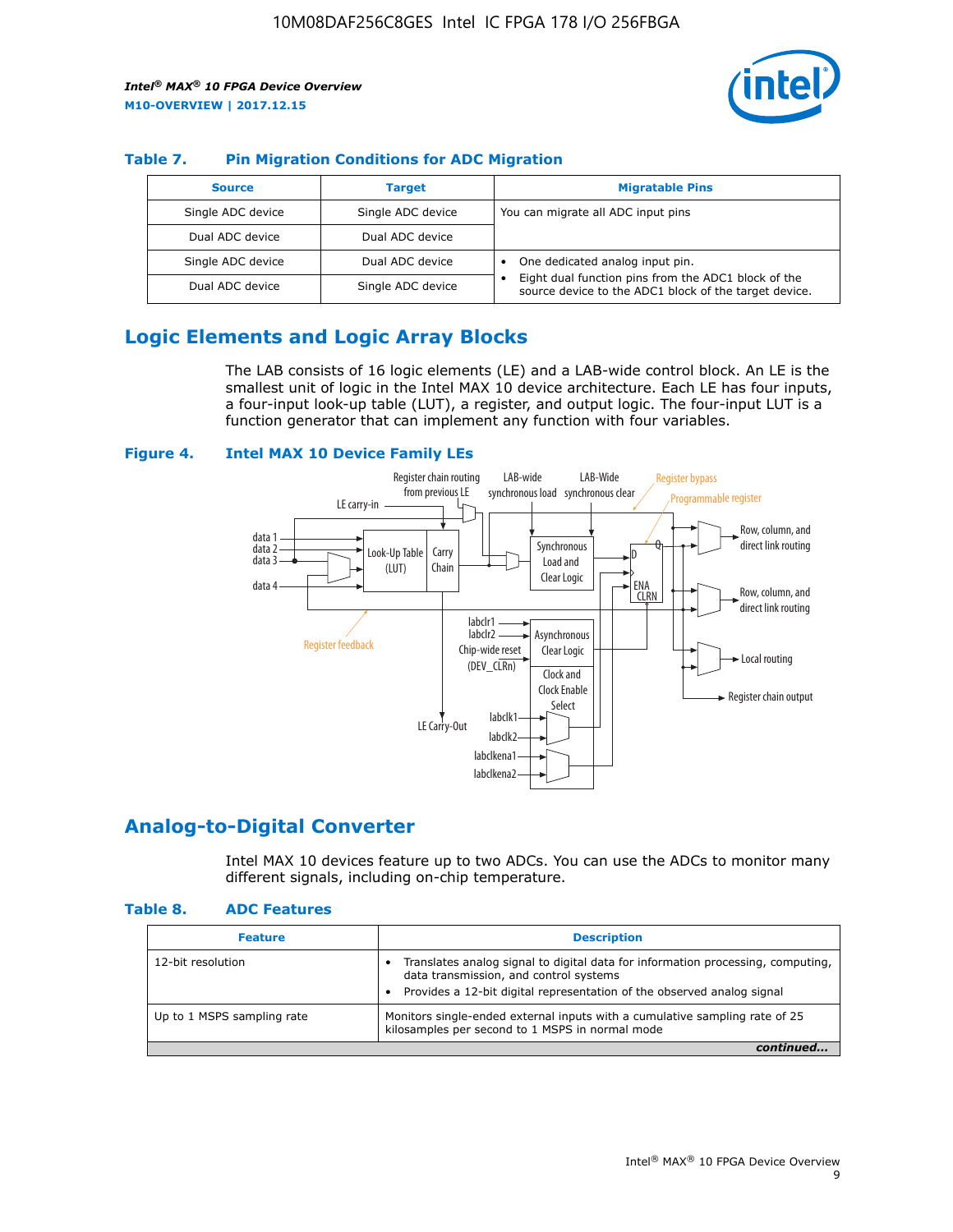

| <b>Feature</b>                                                  | <b>Description</b>                                                                                                                         |
|-----------------------------------------------------------------|--------------------------------------------------------------------------------------------------------------------------------------------|
| Up to 17 single-ended external inputs<br>for single ADC devices | One dedicated analog and 16 dual function input pins                                                                                       |
| Up to 18 single-ended external inputs<br>for dual ADC devices   | One dedicated analog and eight dual-function input pins in each ADC block<br>٠<br>Simultaneous measurement capability for dual ADC devices |
| On-chip temperature sensor                                      | Monitors external temperature data input with a sampling rate of up to 50<br>kilosamples per second                                        |

## **User Flash Memory**

The user flash memory (UFM) block in Intel MAX 10 devices stores non-volatile information.

UFM provides an ideal storage solution that you can access using Avalon Memory-Mapped (Avalon-MM) slave interface protocol.

#### **Table 9. UFM Features**

| <b>Features</b>     | <b>Capacity</b>                                                             |
|---------------------|-----------------------------------------------------------------------------|
| Endurance           | Counts to at least 10,000 program/erase cycles                              |
| Data retention      | 20 years at 85 °C<br>٠<br>10 years at 100 °C<br>$\bullet$                   |
| Operating frequency | Maximum 116 MHz for parallel interface and 7.25 MHz for<br>serial interface |
| Data length         | Stores data up to 32 bits length in parallel                                |

## **Embedded Multipliers and Digital Signal Processing Support**

Intel MAX 10 devices support up to 144 embedded multiplier blocks. Each block supports one individual  $18 \times 18$ -bit multiplier or two individual  $9 \times 9$ -bit multipliers.

With the combination of on-chip resources and external interfaces in Intel MAX 10 devices, you can build DSP systems with high performance, low system cost, and low power consumption.

You can use the Intel MAX 10 device on its own or as a DSP device co-processor to improve price-to-performance ratios of DSP systems.

You can control the operation of the embedded multiplier blocks using the following options:

- Parameterize the relevant IP cores with the Intel Quartus Prime parameter editor
- Infer the multipliers directly with VHDL or Verilog HDL

System design features provided for Intel MAX 10 devices: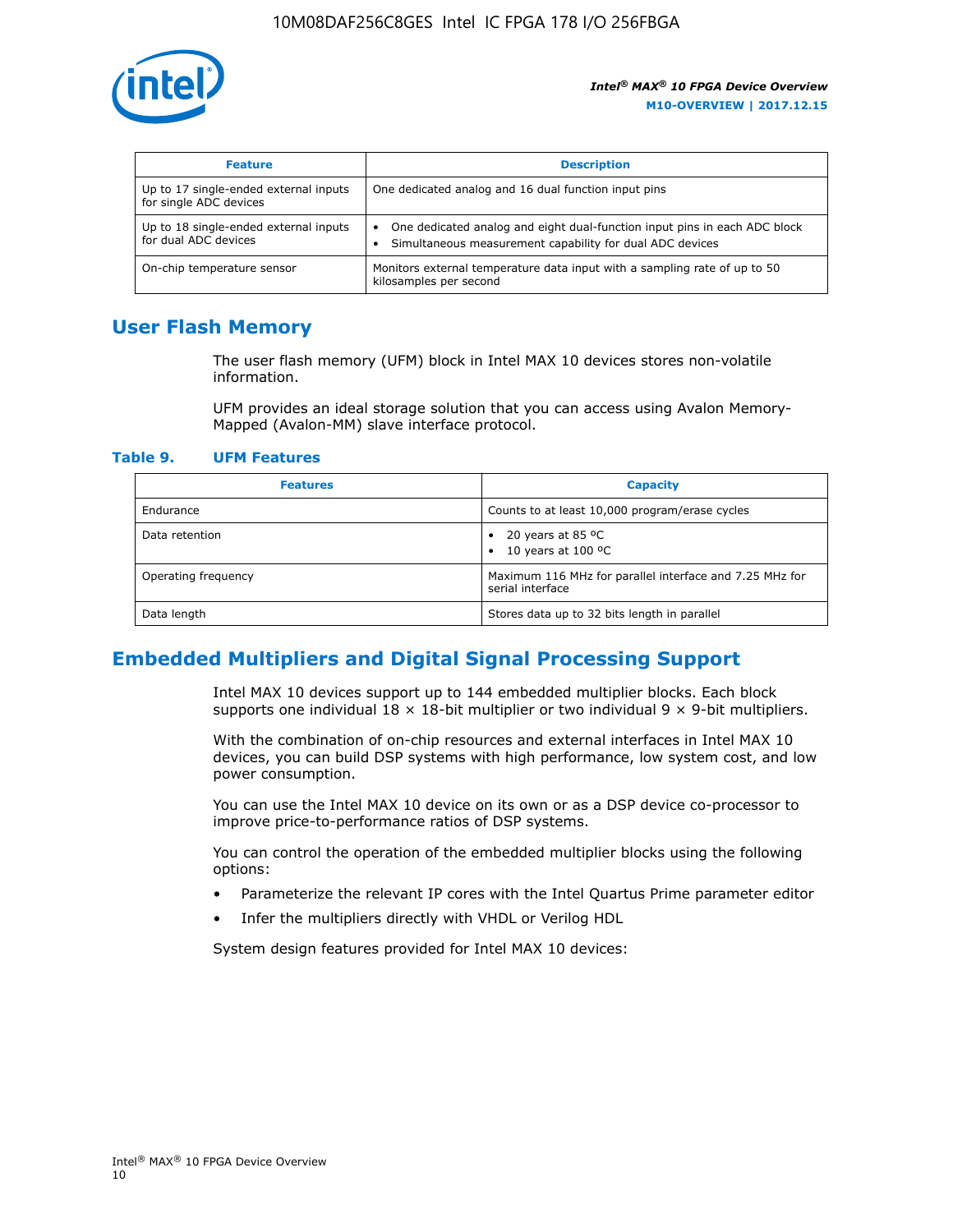

- DSP IP cores:
	- Common DSP processing functions such as finite impulse response (FIR), fast Fourier transform (FFT), and numerically controlled oscillator (NCO) functions
	- Suites of common video and image processing functions
- Complete reference designs for end-market applications
- DSP Builder for Intel FPGAs interface tool between the Intel Quartus Prime software and the MathWorks Simulink and MATLAB design environments
- DSP development kits

#### **Embedded Memory Blocks**

The embedded memory structure consists of M9K memory blocks columns. Each M9K memory block of a Intel MAX 10 device provides 9 Kb of on-chip memory capable of operating at up to 284 MHz. The embedded memory structure consists of M9K memory blocks columns. Each M9K memory block of a Intel MAX 10 device provides 9 Kb of on-chip memory. You can cascade the memory blocks to form wider or deeper logic structures.

You can configure the M9K memory blocks as RAM, FIFO buffers, or ROM.

The Intel MAX 10 device memory blocks are optimized for applications such as high throughput packet processing, embedded processor program, and embedded data storage.

| <b>Operation Modes</b> | <b>Port Widths</b>                                                            |
|------------------------|-------------------------------------------------------------------------------|
| Single port            | $x1, x2, x4, x8, x9, x16, x18, x32, and x36$                                  |
| Simple dual port       | $x1, x2, x4, x8, x9, x16, x18, x32, and x36$                                  |
| True dual port         | $\times1, \times2, \times4, \times8, \times9, \times16, \text{and } \times18$ |

#### **Table 10. M9K Operation Modes and Port Widths**

## **Clocking and PLL**

Intel MAX 10 devices offer the following resources: global clock (GCLK) networks and phase-locked loops (PLLs) with a 116-MHz built-in oscillator.

Intel MAX 10 devices support up to 20 global clock (GCLK) networks with operating frequency up to 450 MHz. The GCLK networks have high drive strength and low skew.

The PLLs provide robust clock management and synthesis for device clock management, external system clock management, and I/O interface clocking. The high precision and low jitter PLLs offers the following features:

- Reduction in the number of oscillators required on the board
- Reduction in the device clock pins through multiple clock frequency synthesis from a single reference clock source
- Frequency synthesis
- On-chip clock de-skew
- Jitter attenuation
- Dynamic phase-shift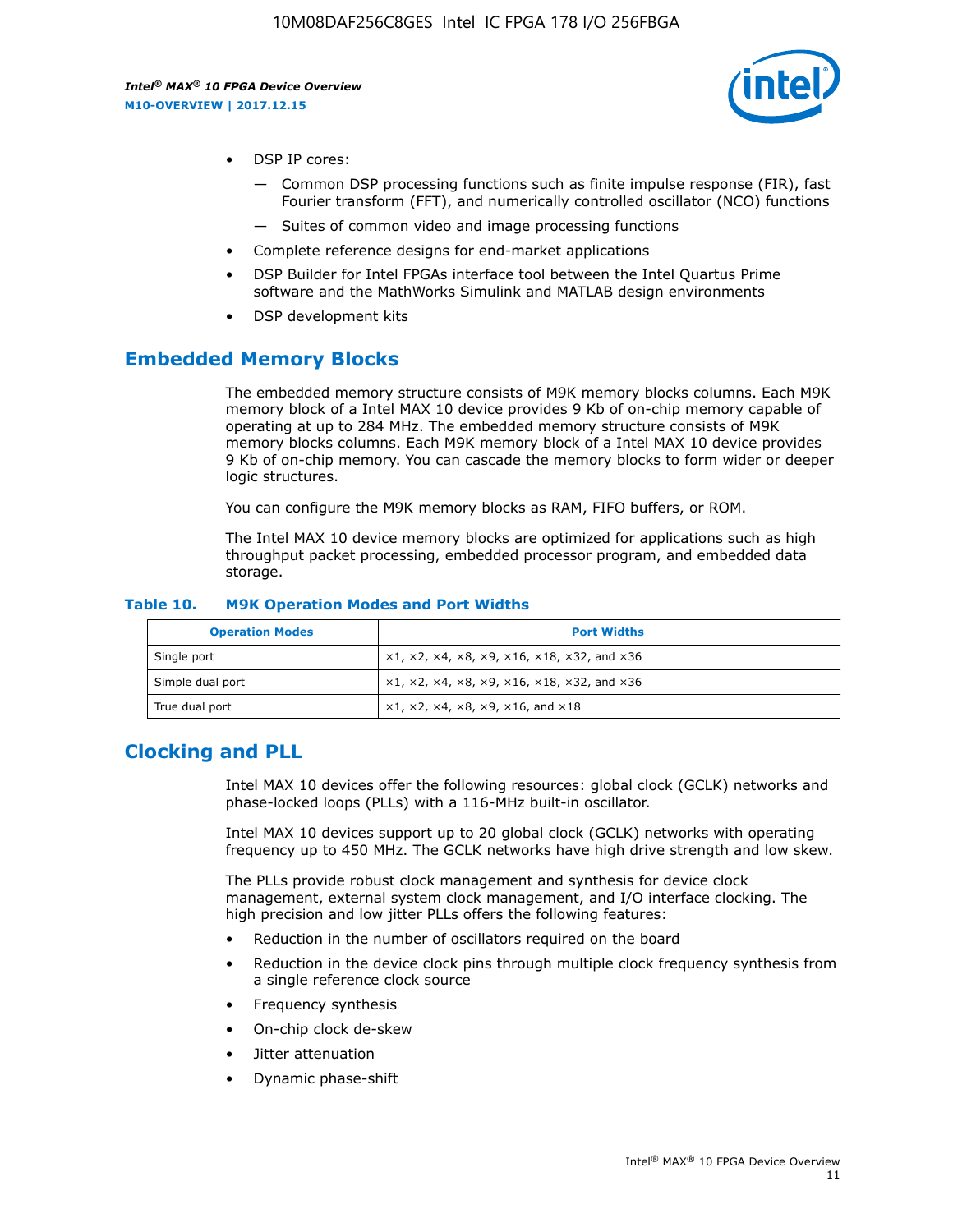

- Zero delay buffer
- Counter reconfiguration
- Bandwidth reconfiguration
- Programmable output duty cycle
- PLL cascading
- Reference clock switchover
- Driving of the ADC block

## **FPGA General Purpose I/O**

The Intel MAX 10 I/O buffers support a range of programmable features.

These features increase the flexibility of I/O utilization and provide an alternative to reduce the usage of external discrete components such as a pull-up resistor and a PCI clamp diode.

## **External Memory Interface**

Dual-supply Intel MAX 10 devices feature external memory interfaces solution that uses the I/O elements on the right side of the devices together with the UniPHY IP.

With this solution, you can create external memory interfaces to 16-bit SDRAM components with error correction coding (ECC).

*Note:* The external memory interface feature is available only for dual-supply Intel MAX 10 devices.

#### **Table 11. External Memory Interface Performance**

| <b>External Memory</b><br>Interface $(3)$ | <b>I/O Standard</b> | <b>Maximum Width</b> | <b>Maximum Frequency (MHz)</b> |
|-------------------------------------------|---------------------|----------------------|--------------------------------|
| <b>DDR3 SDRAM</b>                         | SSTL-15             | 16 bit $+8$ bit ECC  | 303                            |
| <b>DDR3L SDRAM</b>                        | SSTL-135            | 16 bit $+8$ bit ECC  | 303                            |
| <b>DDR2 SDRAM</b>                         | SSTL-18             | 16 bit $+8$ bit ECC  | 200                            |
| LPDDR2 SDRAM                              | $H$ SUL-12          | 16 bit without ECC   | $200^{(4)}$                    |

#### **Related Links**

[External Memory Interface Spec Estimator](http://www.altera.com/technology/memory/estimator/mem-emif-index.html)

Provides a parametric tool that allows you to find and compare the performance of the supported external memory interfaces in Intel FPGAs.

 $(3)$  The device hardware supports SRAM. Use your own design to interface with SRAM devices.

 $(4)$  To achieve the specified performance, constrain the memory device I/O and core power supply variation to within ±3%. By default, the frequency is 167 MHz.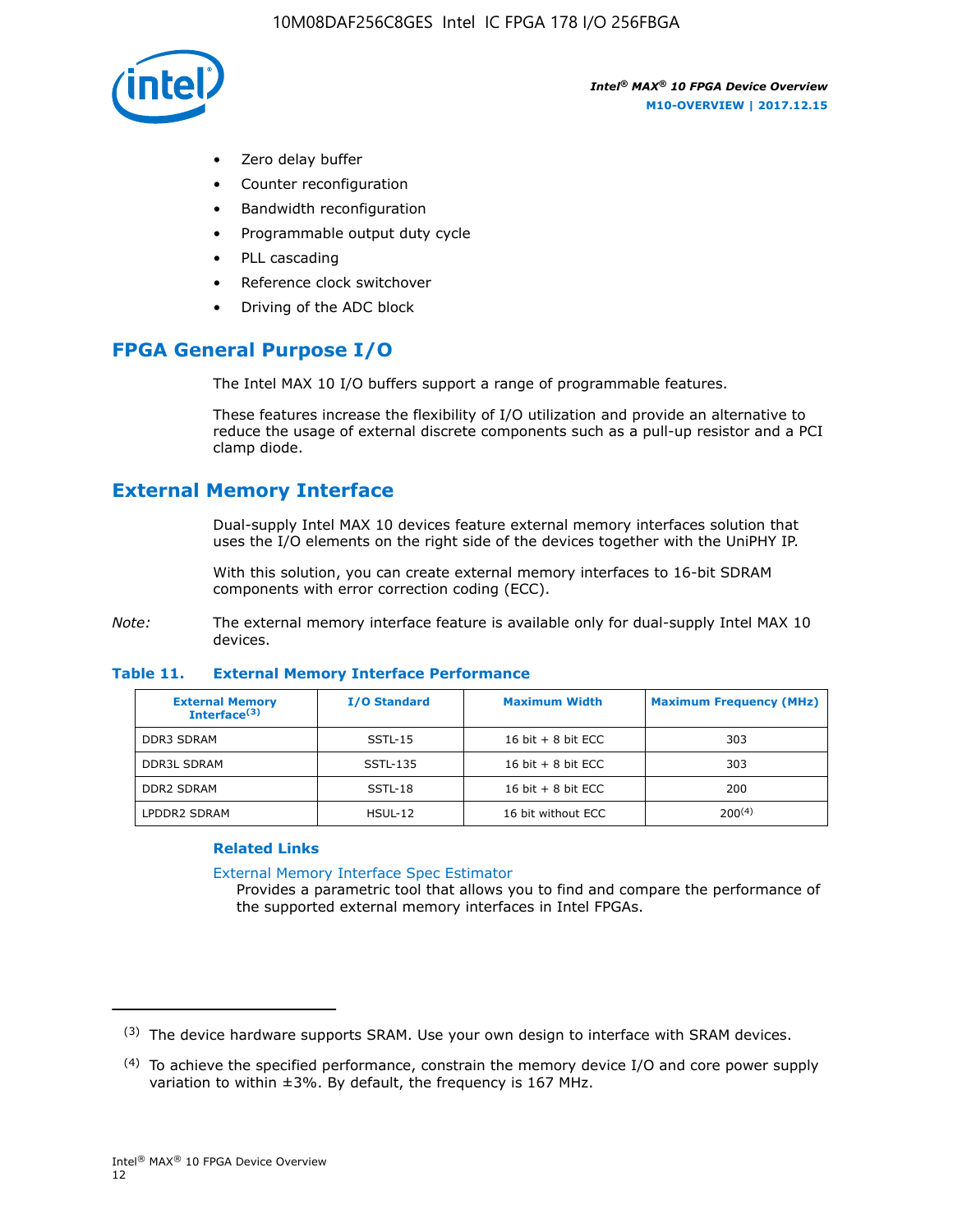

## **Configuration**

#### **Table 12. Configuration Features**

| <b>Feature</b>                    | <b>Description</b>                                                                                                                                                                       |
|-----------------------------------|------------------------------------------------------------------------------------------------------------------------------------------------------------------------------------------|
| Dual configuration                | Stores two configuration images in the configuration flash memory (CFM)<br>Selects the first configuration image to load using the CONFIG SEL pin                                        |
| Design security                   | Supports 128-bit key with non-volatile key programming<br>Limits access of the JTAG instruction during power-up in the JTAG secure mode<br>Unique device ID for each Intel MAX 10 device |
| <b>SEU Mitigation</b>             | Auto-detects cyclic redundancy check (CRC) errors during configuration<br>Provides optional CRC error detection and identification in user mode                                          |
| Dual-purpose configuration<br>pin | Functions as configuration pins prior to user mode<br>$\bullet$<br>Provides options to be used as configuration pin or user I/O pin in user mode                                         |
| Configuration data<br>compression | Decompresses the compressed configuration bitstream data in real-time during<br>configuration<br>Reduces the size of configuration image stored in the CFM                               |
| Instant-on                        | Provides the fastest power-up mode for Intel MAX 10 devices.                                                                                                                             |

#### **Table 13. Configuration Schemes for Intel MAX 10 Devices**

| <b>Configuration Scheme</b> | <b>Compression</b> | <b>Encryption</b> | <b>Dual Image</b><br><b>Configuration</b> | <b>Data Width</b> |
|-----------------------------|--------------------|-------------------|-------------------------------------------|-------------------|
| Internal Configuration      | Yes                | Yes               | Yes                                       |                   |
| <b>JTAG</b>                 | _                  |                   | -                                         |                   |

## **Power Management**

#### **Table 14. Power Options**

| <b>Power Options</b>                  | <b>Advantage</b>                                                                                                                                |  |
|---------------------------------------|-------------------------------------------------------------------------------------------------------------------------------------------------|--|
| Single-supply device                  | Saves board space and costs.                                                                                                                    |  |
| Dual-supply device                    | Consumes less power<br>Offers higher performance<br>$\bullet$                                                                                   |  |
| Power management<br>controller scheme | Reduces dynamic power consumption when certain applications are in standby mode<br>Provides a fast wake-up time of less than 1 ms.<br>$\bullet$ |  |

## **Document Revision History for Intel MAX 10 FPGA Device Overview**

| <b>Date</b>   | <b>Version</b> | <b>Changes</b>                                                                                                                                                                                                                       |
|---------------|----------------|--------------------------------------------------------------------------------------------------------------------------------------------------------------------------------------------------------------------------------------|
| December 2017 | 2017.12.15     | Added the U324 package for the Intel MAX 10 single power supply<br>devices.<br>Updated the 10M02 GPIO and LVDS count in the Maximum Resource<br>Counts for Intel MAX 10 Devices table.<br>Updated the I/O vertical migration figure. |
| February 2017 | 2017.02.21     | Rebranded as Intel.                                                                                                                                                                                                                  |
|               |                |                                                                                                                                                                                                                                      |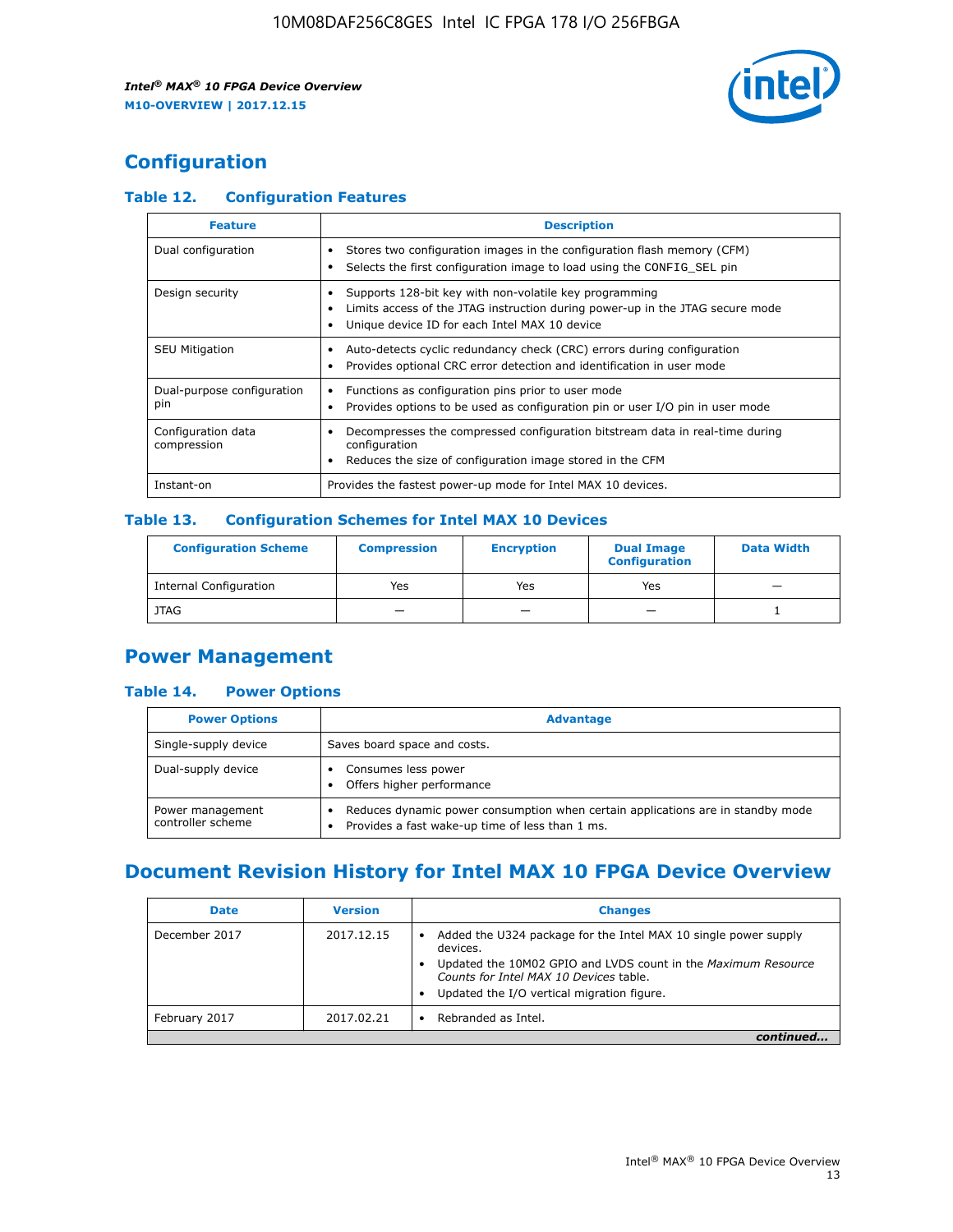

| <b>Date</b>    | <b>Version</b> | <b>Changes</b>                                                                                                                                                                                                                                                                                                                                                                                                                                                                                                                                                                                                                                                                                                                                                                                                                                                                                                                                                                                                                                                                                                  |
|----------------|----------------|-----------------------------------------------------------------------------------------------------------------------------------------------------------------------------------------------------------------------------------------------------------------------------------------------------------------------------------------------------------------------------------------------------------------------------------------------------------------------------------------------------------------------------------------------------------------------------------------------------------------------------------------------------------------------------------------------------------------------------------------------------------------------------------------------------------------------------------------------------------------------------------------------------------------------------------------------------------------------------------------------------------------------------------------------------------------------------------------------------------------|
| December 2016  | 2016.12.20     | • Updated EMIF information in the Summary of Features for Intel MAX 10<br>Devices table. EMIF is only supported in selected Intel MAX 10 device<br>density and package combinations, and for 600 Mbps performance, -6<br>device speed grade is required.<br>Updated the device ordering information to include P for leaded<br>package.                                                                                                                                                                                                                                                                                                                                                                                                                                                                                                                                                                                                                                                                                                                                                                         |
| May 2016       | 2016.05.02     | Removed all preliminary marks.<br>Update the ADC sampling rate description. The ADC feature monitors<br>single-ended external inputs with a cumulative sampling rate of 25<br>kilosamples per second to 1 MSPS in normal mode.                                                                                                                                                                                                                                                                                                                                                                                                                                                                                                                                                                                                                                                                                                                                                                                                                                                                                  |
| November 2015  | 2015.11.02     | Removed SF feature from the device ordering information figure.<br>$\bullet$<br>Changed instances of Quartus II to Intel Quartus Prime.<br>$\bullet$                                                                                                                                                                                                                                                                                                                                                                                                                                                                                                                                                                                                                                                                                                                                                                                                                                                                                                                                                            |
| May 2015       | 2015.05.04     | Added clearer descriptions for the feature options listed in the device<br>ordering information figure.<br>Updated the maximum dedicated LVDS transmitter count of 10M02<br>device from 10 to 9.<br>Removed the F672 package of the Intel MAX 10 10M25 device :<br>- Updated the devices I/O resources per package.<br>- Updated the I/O vertical migration support.<br>- Updated the ADC vertical migration support.<br>Updated the maximum resources for 10M25 device:<br>- Maximum GPIO from 380 to 360.<br>- Maximum dedicated LVDS transmitter from 26 to 24.<br>- Maximum emulated LVDS transmitter from 181 to 171.<br>- Maximum dedicated LVDS receiver from 181 to 171.<br>Added ADC information for the E144 package of the 10M04 device.<br>Updated the ADC vertical migration diagram to clarify that there are<br>single ADC devices with eight and 16 dual function pins.<br>Removed the note about contacting Altera for DDR3, DDR3L, DDR2,<br>and LPDDR2 external memory interface support. The Intel Quartus<br>Prime software supports these external memory interfaces from version<br>15.0. |
| December 2014  | 2014.12.15     | $\bullet$<br>Changed terms:<br>- "dual image" to "dual configuration image"<br>- "dual-image configuration" to dual configuration"<br>Added memory initialization feature for Flash and Analog devices.<br>Added maximum data retention capacity of up to 20 years for UFM<br>feature.<br>Added maximum operating frequency of 7.25 MHz for serial interface<br>for UFM feature.                                                                                                                                                                                                                                                                                                                                                                                                                                                                                                                                                                                                                                                                                                                                |
| September 2014 | 2014.09.22     | Initial release.                                                                                                                                                                                                                                                                                                                                                                                                                                                                                                                                                                                                                                                                                                                                                                                                                                                                                                                                                                                                                                                                                                |